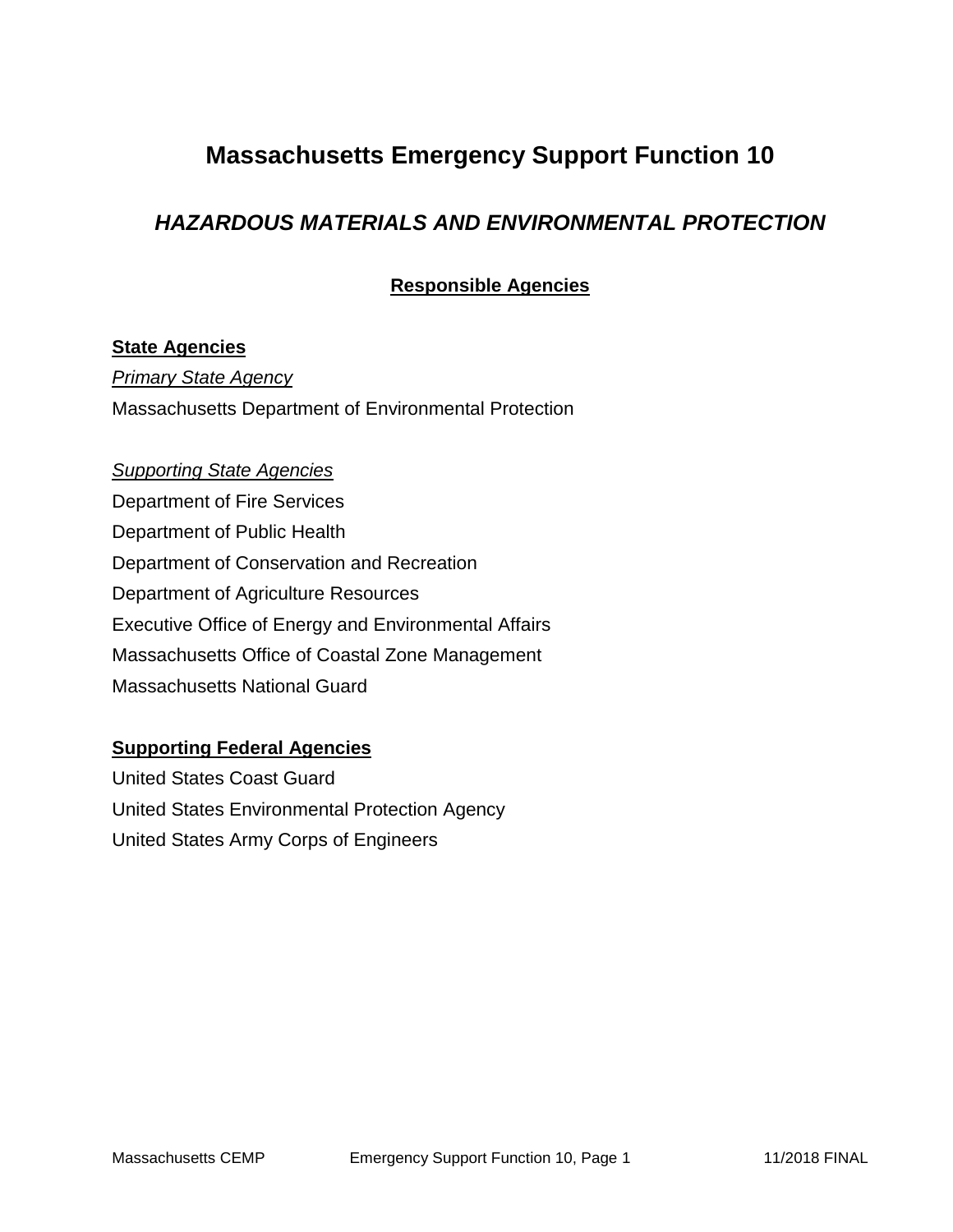# **1.0. INTRODUCTION**

## **1.1. Purpose**

Massachusetts Emergency Support Function 10 (MAESF-10) *Hazardous Materials and Environmental Protection* provides a framework for coordinating state-level assistance for emergencies or disasters impacting environmental conditions with potential public safety, public health, or property impacts. In addition, this Annex details responsible state agencies roles and responsibilities in the coordination of resources and provides expertise to state and local government decision-makers on environmentally sound practices and procedures to respond to and mitigate potential or actual threats to the environment in the Commonwealth.

# **1.2. Scope**

This annex is applicable to all agencies and departments of the Commonwealth as well as affiliated response partners involved in environmental protection, oil and hazardous materials response, and mitigation activities.

The objectives of MAESF-10 are to coordinate resources to:

- Establish a framework for state-level environmental protection and oil/hazardous materials preparedness, response, recovery, and mitigation activities in the event of an emergency or disaster.
- Assume the coordination role for the state during any oil/hazardous materials incidents resulting from an emergency or major disaster and coordinate environmental protection and hazardous materials response activities.
- Share information and coordinate response activities across pertinent state agencies regarding environmental protection and oil/hazardous materials related requests for assistance in a manner that ensures consistency with established environmental policies and procedures.
- Monitor and mitigate potential effects of a disaster on the environment before, during, and after an incident, with particular attention to problems that may threaten public safety or disrupt response activities.
- Monitor environmental parameters such as tides, coastal winds, wave heights, precipitation, river heights and volumes, as well as the National Weather Service forecast and briefings to estimate the timing and magnitude of impact on property and infrastructure.
- Monitor discharges and releases of oil or hazardous materials and coordinate response efforts through the mobilization and deployment of personnel, equipment, supplies, and financial resources to affected areas.
- Provide situational awareness and expertise to the SEOC on environmental protection, oil/hazardous materials response, and mitigation activities for the Commonwealth.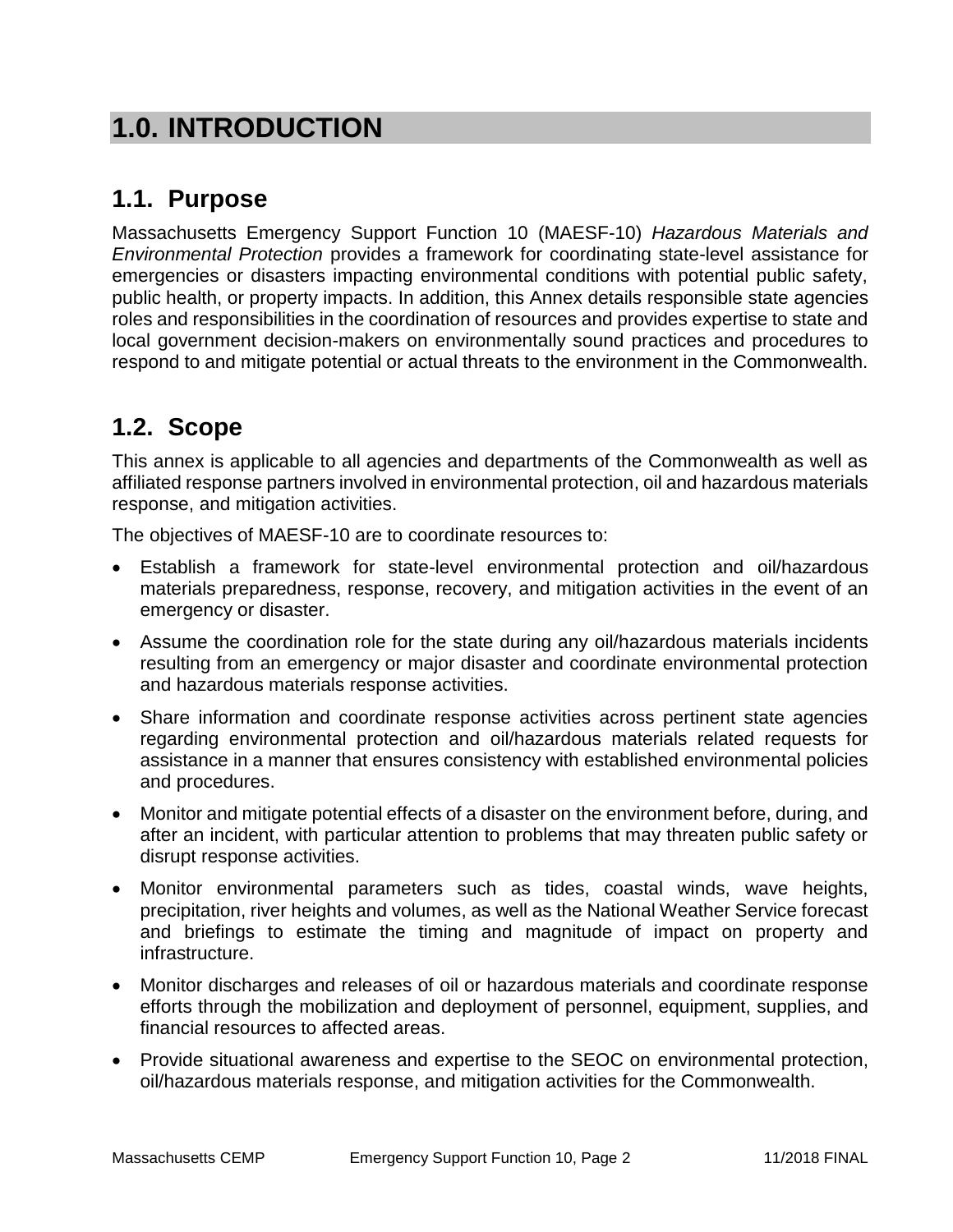- Coordinate state-level responses to oil and hazardous substance incidents in accordance with the Massachusetts Contingency Plan (MCP), Massachusetts General Law Chapter 21E, and National Contingency Plan (NCP). The NCP serves as the basis for planning and use of federal resources for response to the release of threats of a release of oil or hazardous substances. MAESF-10 will follow existing policies, procedures, and directives developed to carry out the provisions contained in the NCP.
- Control, prohibit, and respond to pollution of the air, surface water, and lands of the state, and protect the public health, safety, and welfare from the effects of releases of hazardous substances.

### **1.3. Policies**

At the direction of the MEMA Director or designee, MAESF-10 will be activated and operate from the State Emergency Operations Center (SEOC). Examples of potential scenarios that would require MAESF-10 activation include:

- To respond to disasters for which MEMA determines that state assistance is needed to supplement the response efforts of affected local communities.
- In anticipation of a disaster expected to result in a declaration from the Governor and subsequent Federal declaration under the Stafford Act.
- When more than one state agency is involved in implementing response operations, the SEOC will coordinate activities across agencies to maximize available resources and ensure a common operating picture is maintained.
- All Federal, State, and local laws pertaining to environmental protection and hazardous materials response apply to this Annex. This annex is not intended to supplant any existing Federal, State, or local laws as they may apply.
- Local environmental protection and hazardous materials response assets will remain in control of their respective jurisdictions.
- State assistance provided to cities and towns may consist of personnel, contractor support, equipment, facilities, materials and supplies, and/or subject matter expertise.
- State assistance will be prioritized in the following manner:
	- 1. Life safety, including evacuation of individuals from at-risk areas.
	- 2. Restoration of critical infrastructure to support emergency response, including power restoration.
	- 3. Commodities movement and distribution to support life-sustaining operations.
	- 4. The protection of the environment.
- MAESF-10 will coordinate assistance to cities and towns through technical/subject matter expertise and resource support, to include: personnel, equipment, facilities, materials, and supplies relating to environmental protection and hazardous materials response.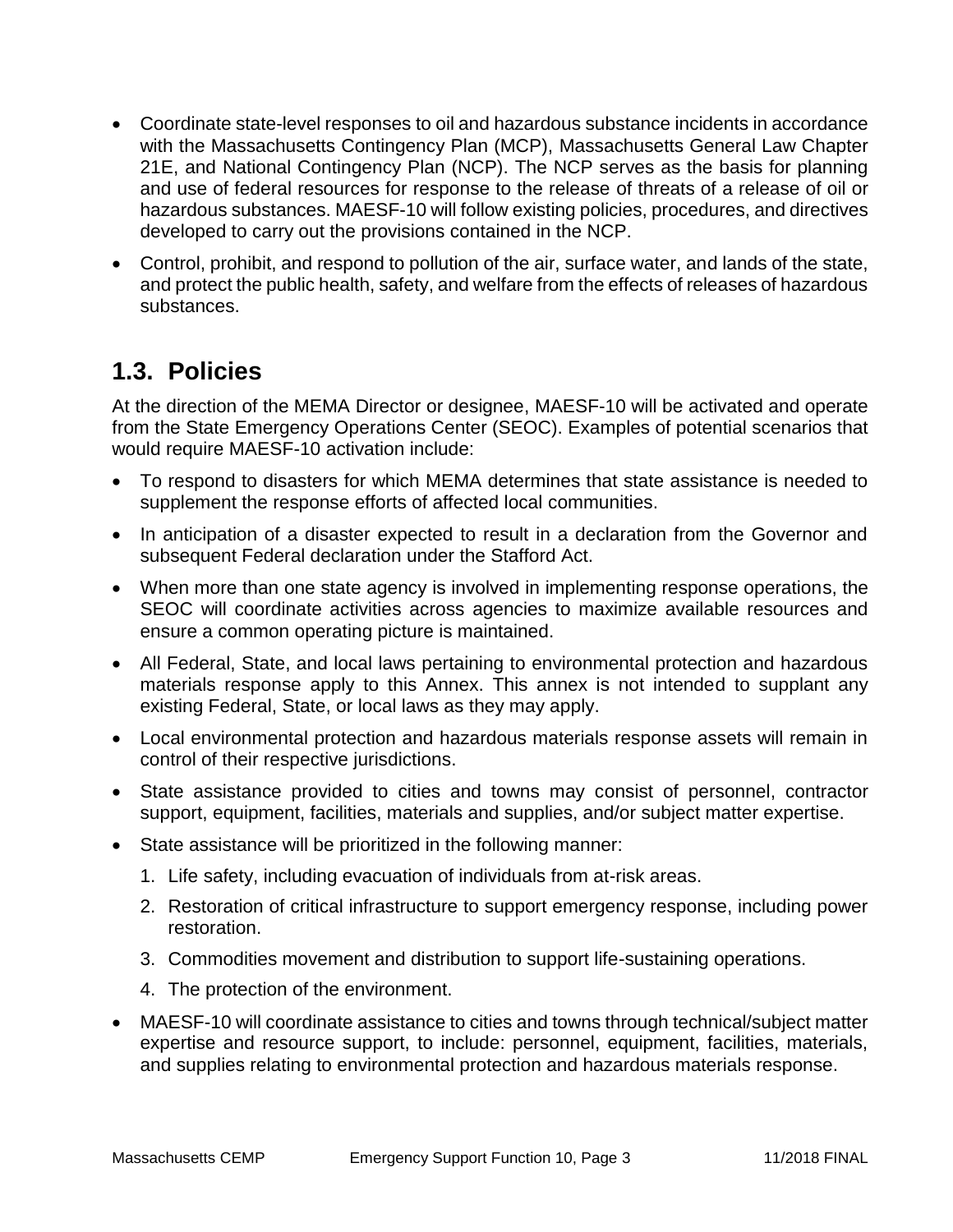- MAESF-10 does not impede or negate the use of, or request for, the activation of the Federal Regional Response Team (RRT). The RRT serves as a planning and preparedness body before a response, marshaling these respective agency response resources and providing coordination and advice to the Federal on scene coordinator (FOSC) during response actions. The RRT participates in preparedness activities under MAESF-10 and is expected to be closely involved in response activities if MAESF-10 is activated.
- MassDEP will serve as the State On Scene Coordinator (SOSC) in a unified response as dictated by existing Area Contingency Plans (ACPs) and overall Massachusetts Contingency Plan (MCP).
- Department of Fire Services (DFS) commanding the Hazardous Materials Response Teams (HMRT) will carry out their responsibilities under Massachusetts General Law Chapter 21K to coordinate, integrate and manage their effort to direct, identify, contain, or mitigate releases or the threat of release of oil/hazardous materials.
- MassDFS/HMRT and MassDEP Emergency Response resource requests will be coordinated under the direction of MAESF-10 which will provide a bridge between the on scene coordinator and overall disaster response activities.

# **2.0 SITUATION AND ASSUMPTIONS**

## **2.1. Situation**

A major disaster or catastrophic event may result in the following:

- Oil/hazardous materials being released into the environment.
- Fixed facilities (e.g., chemical plants, tank farms, laboratories, operating hazardous waste sites) which produce, generate, use, store, or dispose of hazardous materials could be severely damaged to the point that spill control apparatus and containment measures are ineffective.
- Oil/hazardous materials in transport may be involved in rail accidents, highway collisions, or waterway mishaps.
- Abandoned oil/hazardous waste sites could be damaged, causing further degradation of holding ponds, tanks, and drums.
- The damage to, or rupture of, pipelines transporting hazardous materials will present serious problems.
- Substantial physical damage to coastal areas, Areas of Critical Environmental Concern (ACEC), or other natural resources.

## **2.2. Planning Assumptions**

 The National Contingency Plan serves as the basis for planning and use of federal resources for response to releases or threats of releases of oil/hazardous substances.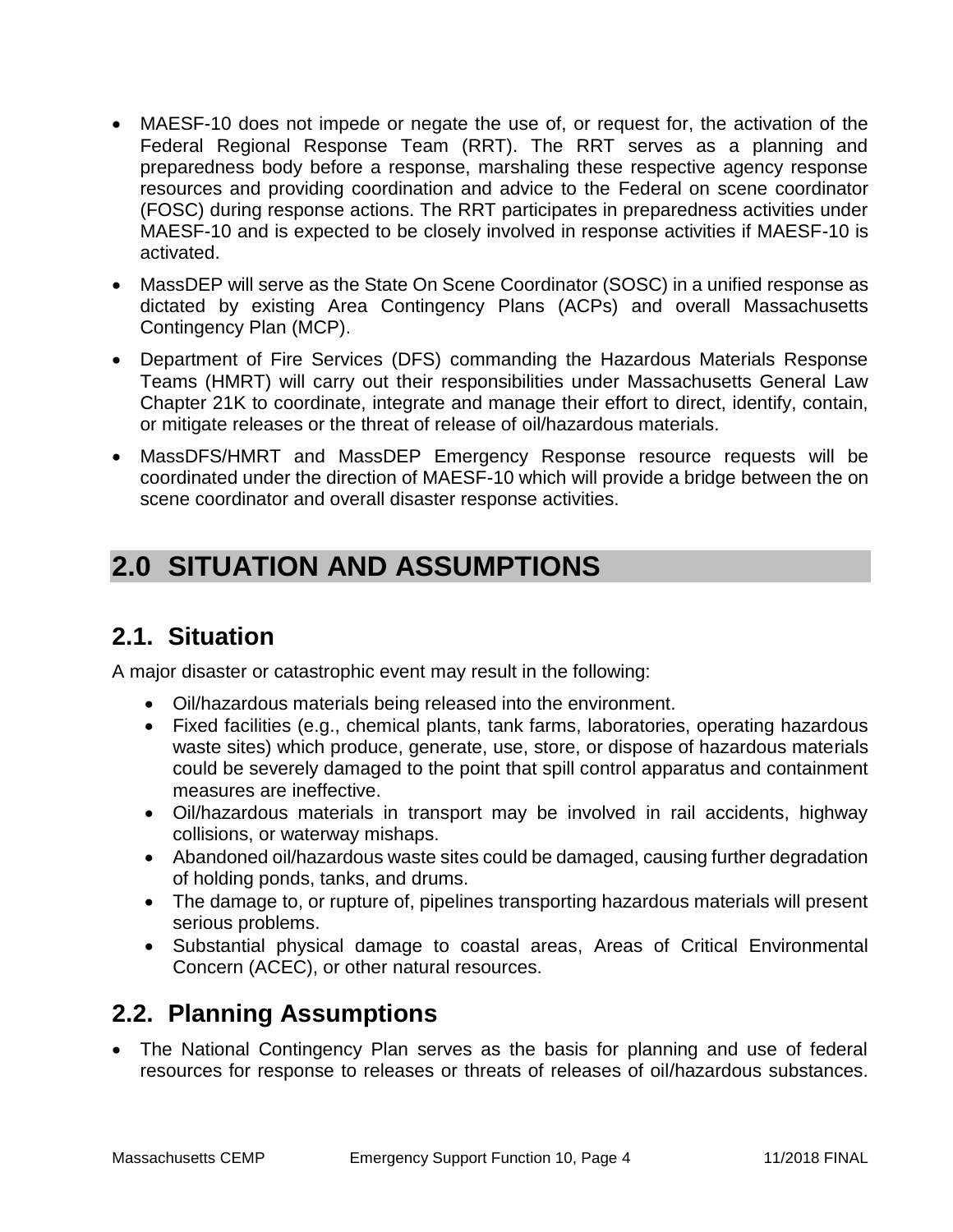Response actions under MAESF-10 will follow policies, procedures, directives, and guidance developed to carry out the provisions contained in the NCP.

- The Massachusetts Contingency Plan and Massachusetts General Law Chapter 21E will provide for the protection of health, safety, public welfare and the environment by establishing requirements and procedures for the response to releases or threats of releases of oil/hazardous materials.
- Most cities and towns have emergency management resources, plans, and procedures to support routine oil/hazardous material releases and related environmental protection response efforts.
- Most incidents involving oil/hazardous materials are below state/federal reporting quantities and addressed by local government with or without state agencies as part of their day-to-day operations, using resources readily available.
- Oil/Hazmat facilities and transportation owner/operators have a responsibility to safeguard the public from oil/hazardous materials which are under their care and custody and have a responsibility to provide a base level of response capabilities to react to routine situations involving oil/hazardous material incidents.
- Notification requirements When an oil/hazardous material incident occurs, nongovernmental organizations (NGOs) and local government will use their own response resources first, supplemented as needed by local mutual aid agreements or private sector contracts. Local government will only request state or federal assistance in the event that the impact of the incident exceeds, or is expected to exceed their own capabilities to respond or notification triggers a response.
- The Commonwealth has resources and expertise to supplement local response efforts. In addition, federal assistance may be requested to support state and local efforts if the incident exceeds state and local capabilities.
- Local communities and the Commonwealth should plan to be as self-sufficient as possible during the initial 72 hours of the incident. In the event federal assistance is necessary, it may take up to 72 hours for federal or out-of-state resources to arrive, depending on the magnitude.
- Maintaining state-level communications capabilities for coordination and situational awareness across MAESF-10 agencies with responsibilities detailed in this annex will be critical to maintain situational awareness.
- Other agencies, departments, and organizations may be called upon to assist in emergency operations in support of disaster response, consistent with their roles and responsibilities as they relate to environmental protection and hazardous materials.
- Federal, State, and local governments, private sector and NGO's assigned responsibilities under MAESF-10 have developed internal plans and operating procedures specifying their emergency support actions for implementation in the event of a disaster or emergency.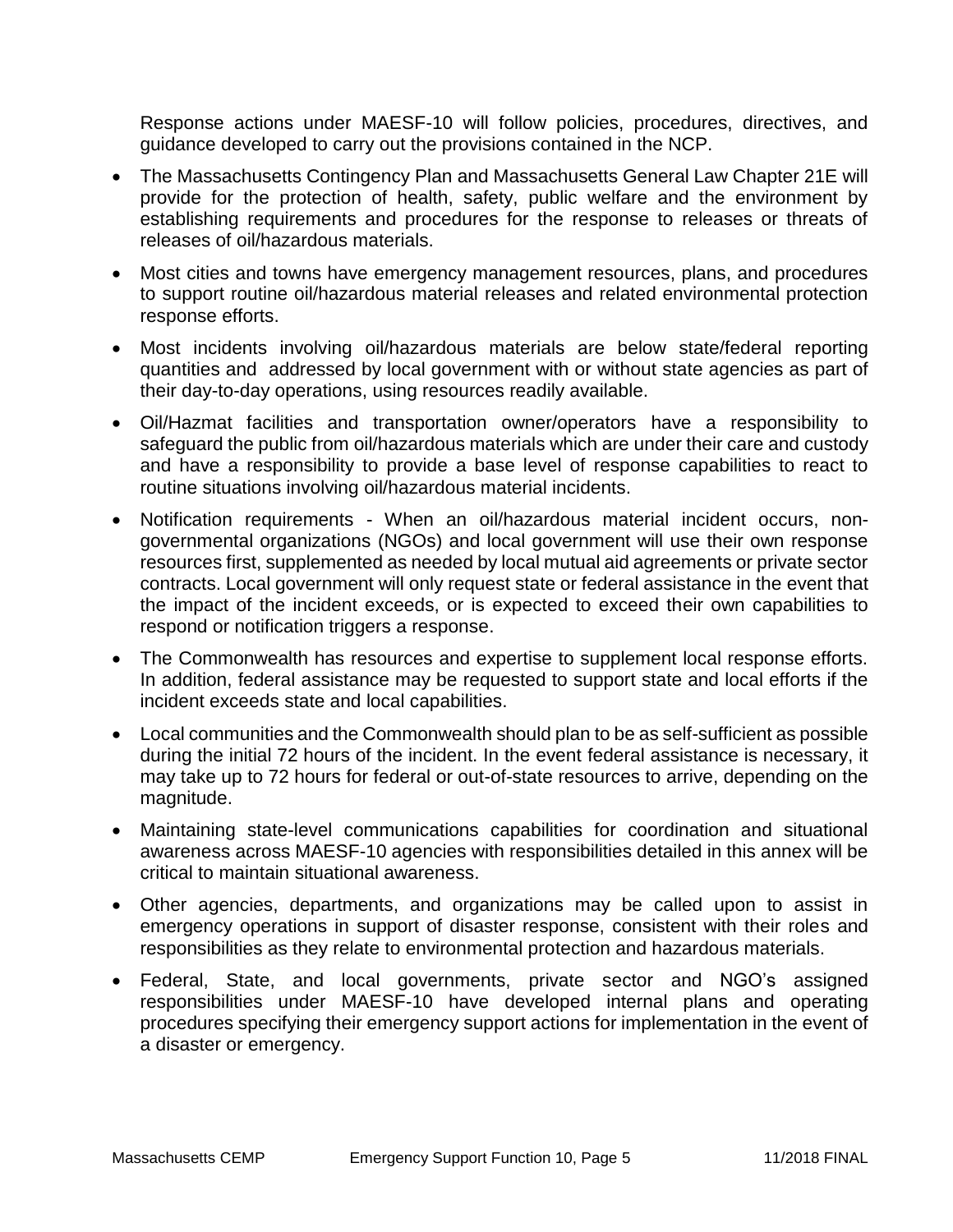- In a catastrophic incident local response capabilities will be overwhelmed by the extent of the effort required to respond to, assess, mitigate, stage, monitor, clean up, and dispose of oil or hazardous materials released into the environment.
- Numerous incidents may occur simultaneously in different locations both inland and along coastal waters requiring additional response and cleanup personnel and equipment to supplement existing capabilities and to provide relief resources.
- In the event of a catastrophic incident standard communications equipment and practices will be disrupted or destroyed.
- Response personnel, cleanup crews, and response equipment will have difficulty reaching the site of an oil or hazardous materials release because of damage sustained by the transportation infrastructure.
- Access to impacted areas will be severely limited and only reachable via air or water transportation assets, requiring coordination with MAESF-1 *Transportation*. Air transportation will be needed for damage reconnaissance and to transport personnel and equipment to the site of the release.
- MAESF-10 responders should expect to be self-sufficient in the early days of the response.
- Laboratories responsible for analyzing hazardous materials samples may be damaged or destroyed. Massachusetts DEP Field Assessment and Support Team (FAST) vehicle and EPA's mobile lab may be activated to supplement or enhance real time analysis. The Civil Support Team (CST) is an additional resource that may be activated.
- Emergency exemptions may be needed for oil and hazardous materials containment, cleanup, and disposal of contaminated material. MAESF-10 will assist in the exemption process and situational awareness, (i.e., Emergency Wetlands Regulations, 2-hour notification with power utilities) storage and emergency treatment discharge.
- Non-impacted facilities located in or near the affected disaster area will need to be monitored by MAESF-10 staff.

# **3.0. CONCEPT OF OPERATIONS**

## **3.1. General**

This annex will be activated at the direction of MEMA when there is a potential for or actual disaster situation involving environmental protection and hazardous materials. Depending on the incident type and resource needs, MEMA will notify the primary agency at the time of State Emergency Operations Center (SEOC) activation to provide overall coordination of MAESF-10. All other agencies with responsibilities under MAESF-10 will serve as supporting agencies.

The primary agency will provide direction and work in conjunction with support agencies to cohesively coordinate all MAESF-10 environmental protection response activities (wetlands,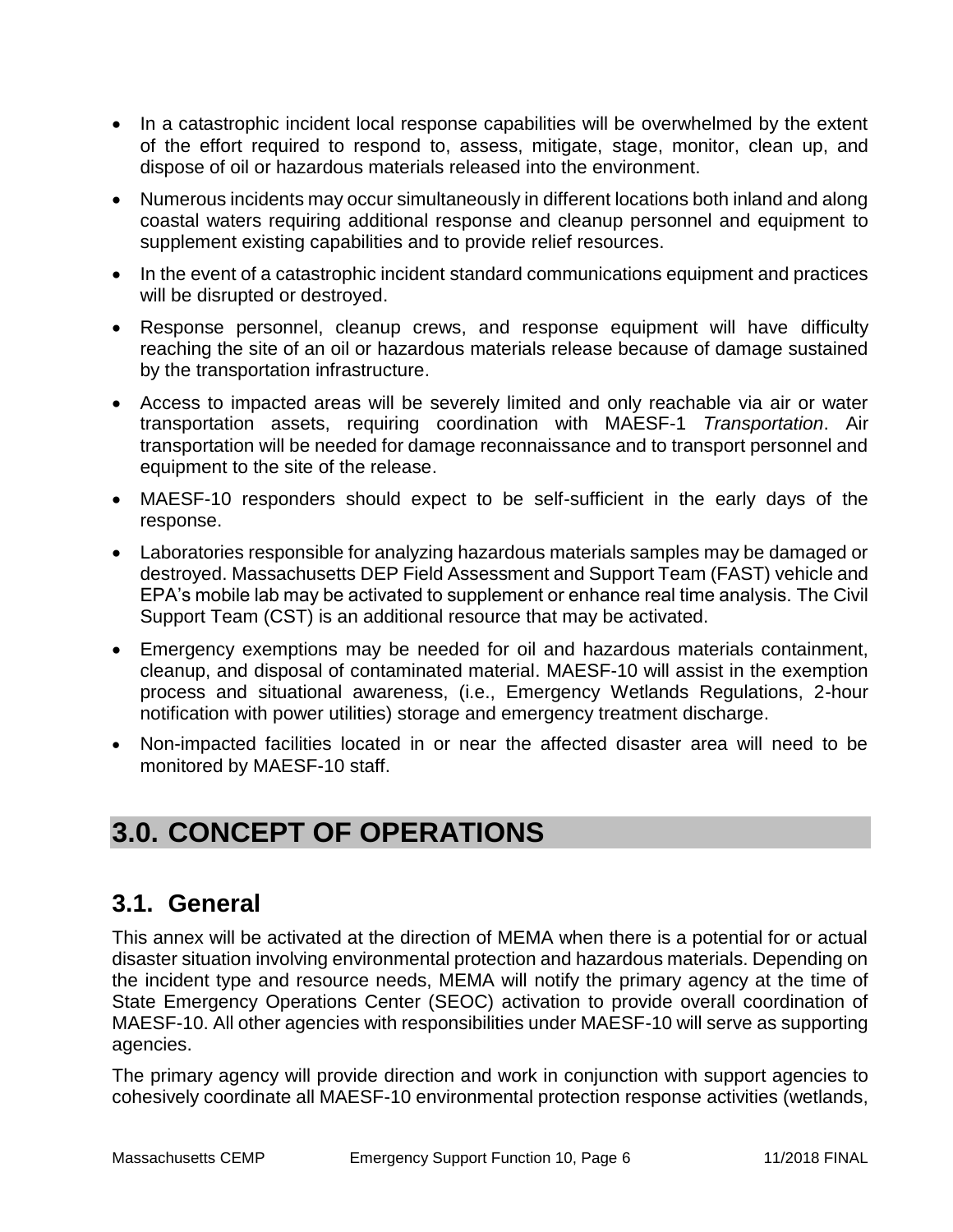air, coastal, etc.) relating to oil/hazardous materials threats or actual releases resulting from an emergency or disaster.

MAESF-10 reports to the SEOC Operations Section with an indirect report to the Planning Section. Depending on the size, scope, and complexity of the incident, the SEOC organizational chart may be expanded, to ensure proper Span of Control is maintained. To accommodate this, the ESFs may be aligned in appropriate Branches, with similar MAESF's grouped together. In this scenario, MAESF-10 will be organized under the Operations Support Branch, together with MAESF's 5 and 16.

## **3.2. Organization**

- All personnel and activities associated with MAESF-10 will operate under the Incident Command System.
- The Department of Environmental Protection (DEP) has been designated the primary agency for MAESF-10.
- Each agency shall designate a minimum of two persons who can serve as a representative for their agency at the SEOC to support ongoing MAESF-10 activities on a 24-hour basis. Designated agency representative should have subject matter expertise and have access to the appropriate authority for committing agency resources.

## **3.3. Notification**

MEMA will notify the MAESF-10 points of contact for each activated organization or agency to report to the SEOC for coordination and implementation of activities relating to oil or hazardous materials spills or releases resulting from an emergency or environmental protection disaster (i.e., major winter storms). Each MAESF-10 organization or agency is responsible for securing sufficient staff on a continuous and on-going basis to support and carry out the activities tasked to their agency in accordance with Massachusetts Executive Order 144.

# **3.4. Activities**

Responsible agencies for MAESF-10 should conduct the following actions:

#### **a. Prevention Actions**

- Participate in the hazards identification process and identify and correct vulnerabilities.
- Develop emergency preparedness programs for oil/hazardous materials incidents.
- Provide technical assistance to local communities in the development and implementation of All Hazard Mitigation Plans.
- Provide technical assistance to communities in the development of Climate change impact assessments, identification, and implementation of adaption/resiliency strategies.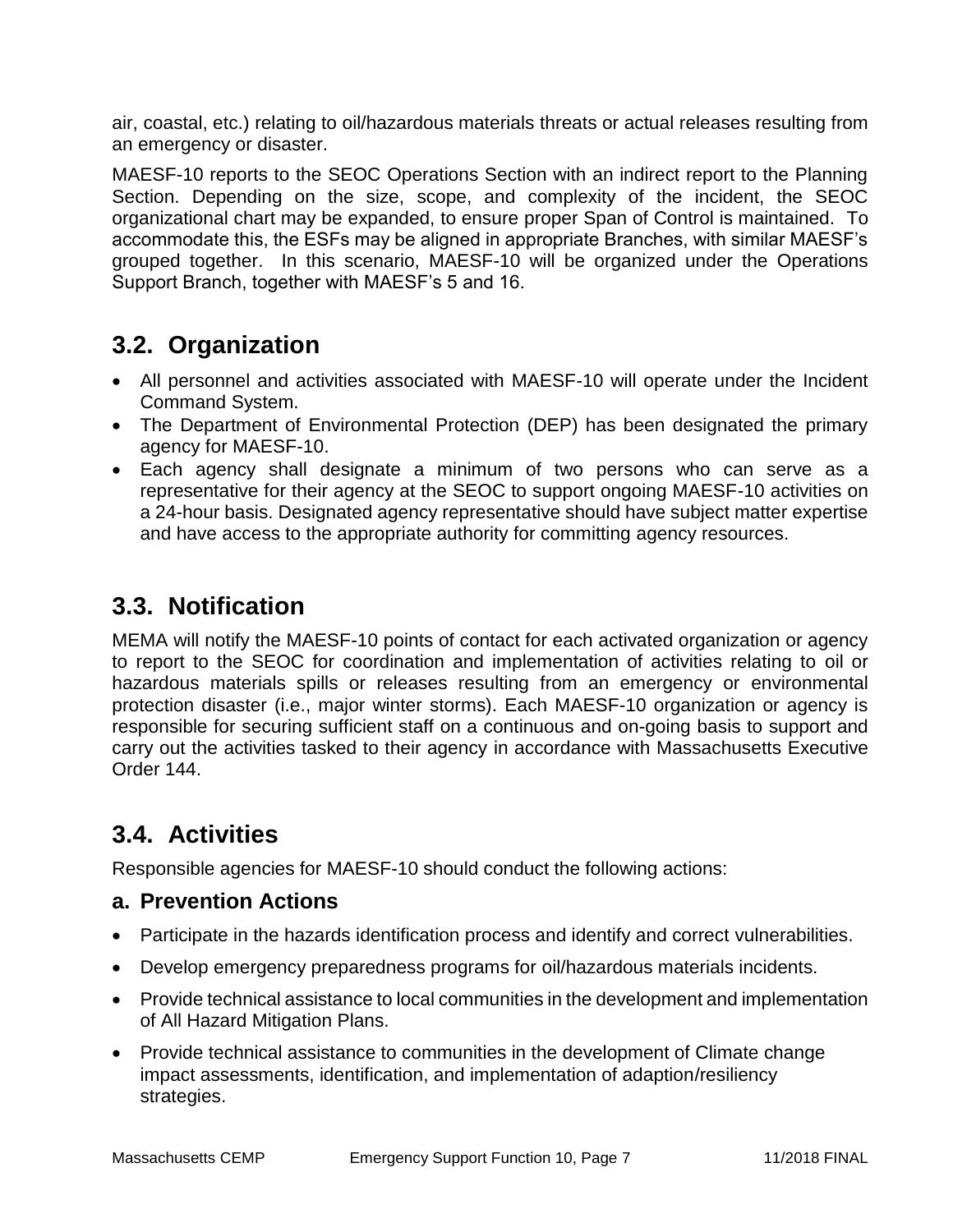- Per Executive Order 569, the Commonwealth will develop a statewide climate adaption plan by 2019, which will be updated at least every five years.
- The Executive Office of Energy and Environmental Affairs, through CZM, will administer the Coastal Resilience Grant Program to provide financial and technical support to coastal communities to identify and map vulnerabilities, conduct adaptions planning, redesign vulnerable public facilities, and infrastructure and implement non-structural storm damage protection projects.
- Work with federal partners to strengthen Area Contingency Plans
- Review tank vessel spill plans.

#### **b. Preparedness Actions**

- MEMA will convene regular meetings of MAESF-10 stakeholders and/or Emergency Support Function Team to review and update the MAESF-10 annex and standard operating procedures.
- Develop and maintain internal agency operational plans and procedures to support MAESF-10 activities.
- Maintain and update necessary and appropriate contacts with each hazardous materials response team, local fire chief, MA Coastal Storm Damage Assessment Team, and MAESF-10 supporting agencies and organizations.
- Develop resource lists of available equipment, materials, supplies, personnel, and transportation available to support this annex.
- Pre-designate staff to support SEOC operations.
- Ensure that MAESF-10 stakeholders notify MEMA of staff changes.
- Participate in training and exercises related to the MAESF-10 annex.
- Maintain and distribute to appropriate agencies MEMA's Tier II information of current inventories, including locations of existing threats and facilities, equipment and materials, supplies, special capabilities, and personnel throughout the Commonwealth.
- Plan for responses to oil/hazardous materials incidents.
- Develop detailed procedures for identification, control and cleanup of oil or hazardous materials in accordance with the Massachusetts Contingency Plan.
- Identify training and maintain a level of readiness through training for response personnel as specified in the SOPs.
- Develop mutual aid agreements with local agencies, other state agencies, contiguous state agencies, federal agencies and private agencies/organizations.
- Collect and utilize licensing, monitoring and/or transportation information from the local, state or federal agencies and/or private organizations to facilitate emergency response.
- Participate in and/or conduct exercises and tests.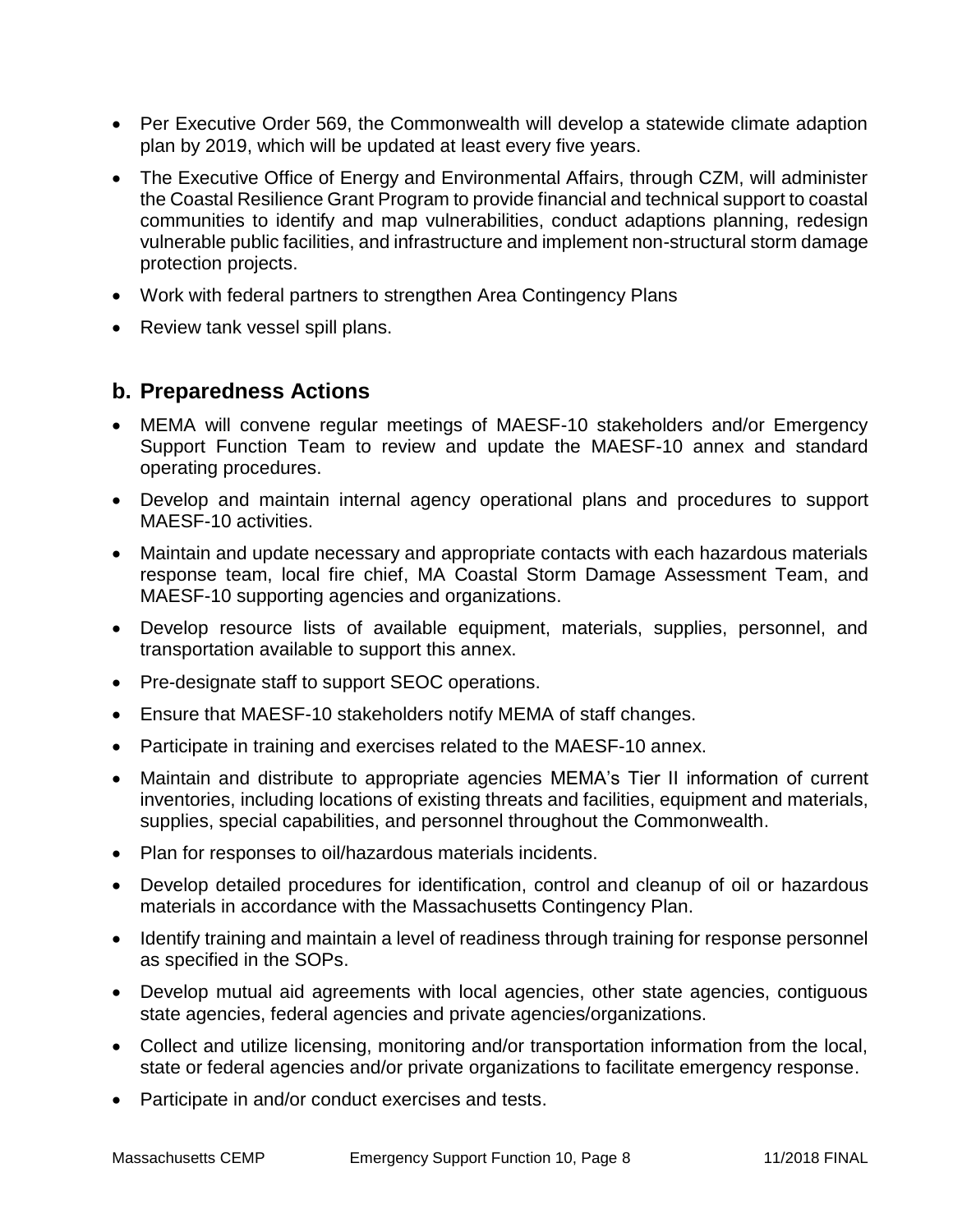#### **c. Response Actions**

#### **Pre-Impact**

Upon receiving notification to report to the SEOC in preparation of an incident, MAESF-10 agencies and organizations will complete the following actions commensurate with emergency priorities within the state and based on availability of resources:

- Provide appropriate representation to the SEOC to support MAESF-10 activities.
- Maintain communications with the SEOC and MEMA Regional Operation Centers (REOCs), monitor WebEOC, obtain status reports, and keep the SEOC informed of progress of assigned tasks.
- Review existing plans and procedures.
- If not completed during preparedness phase, notify the appropriate points of contacts at each respective MAESF-10 agency and organization to pre-position resources and response personnel as needed.
- Ensure respective MAESF-10 agency decision makers are kept informed of the situation.
- Develop strategies for initial response to include the mobilization of resources and personnel.
- Verify inventories of available oil/hazardous materials services, including the status of personnel, contractors, equipment, supplies, and transportation of each to support the state's six Hazardous Materials Response Teams and the four Department of Environmental Protection Regional Response Units. Provide summary listing to the SEOC Planning and Operations Sections.
- Implement predetermined cost accounting measures for tracking overall MAESF-10 personnel, equipment, materials, and other costs that incurred during emergency response actions.
- Pre-position response resources when it is apparent that state resources will be required.
- Provide situational awareness information for reports and/or statements to the SEOC Planning Section as needed.
- Conduct initial assessment of hazardous materials response needs and assemble and analyze data for forecasting the likelihood of hazardous materials spills and releases, and where these likely sites are located.
- Provide Massachusetts Office of Coastal Zone Management trained staff on scene for coastal damage assessments.
- Conduct pre-planning for emergency permits and/or waivers.
- Utilize information from the SEOC Planning Section for response planning purposes.

#### **Initial Response**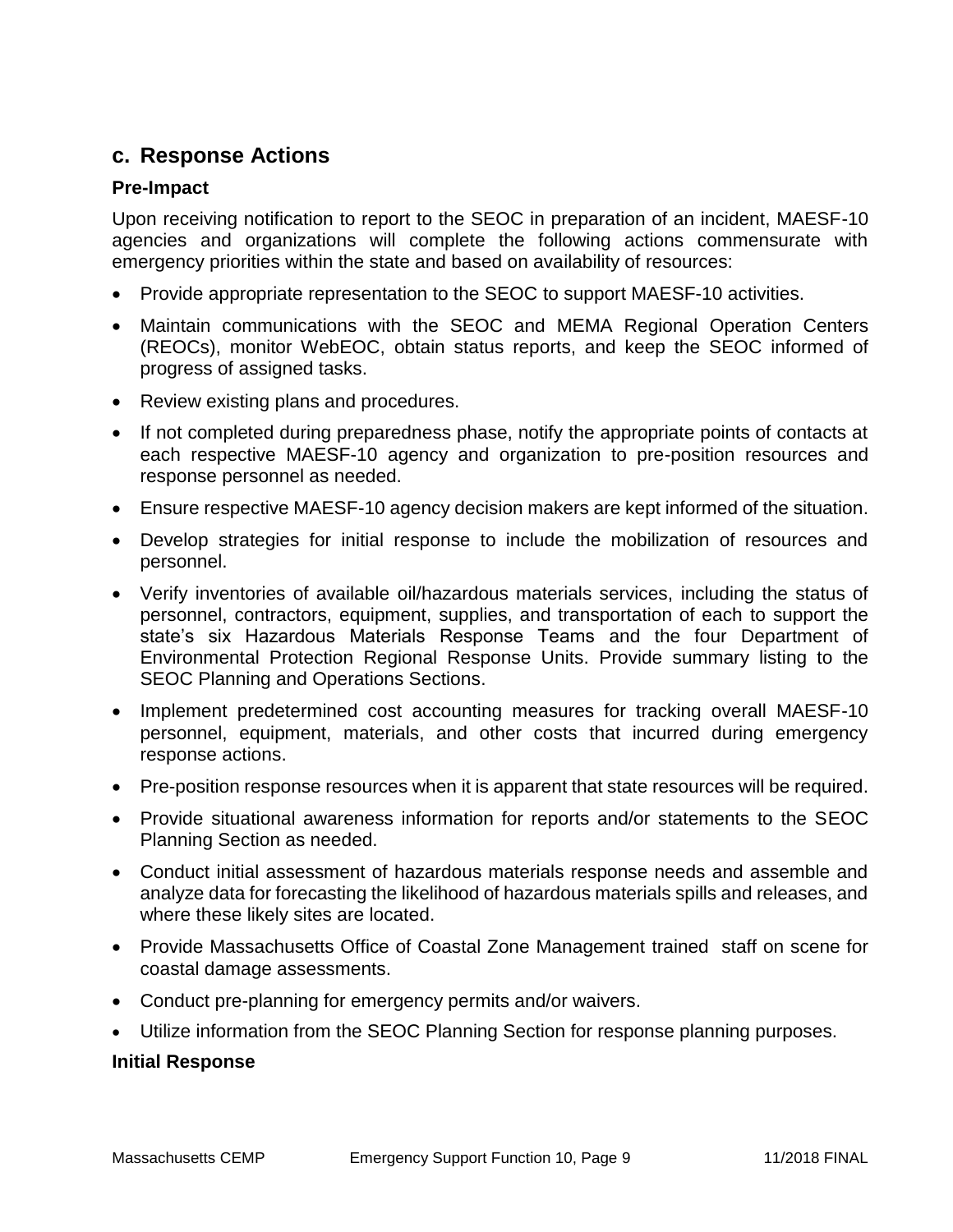- If an agency has not already done so, provide appropriate representatives to the SEOC to support MAESF-10.
- Designate appropriate staff and points of contact to support the response.
- As necessary, coordinate personnel and resources for field assessments and response/recovery teams.
- Gather and provide situational awareness information for reports and/or statements to the SEOC Planning Section as needed. In addition, use information provided by the SEOC Planning section to support effective response actions.
- Establish communications with the appropriate agency field personnel to support response efforts and maintain situational awareness.
- Develop MAESF-10 related information for the SEOC Roster and Situational Awareness Statements and provide to the Planning Section.
- Implement cost accounting measures for tracking deployed personnel, equipment, materials, and other costs incurred by supporting MAESF-10 response actions during the incident.
- Coordinate resources to support oil/hazardous materials and environmental protection response.
- Coordinate with MAESF-1 *Transportation* as needed on transportation needs for MAESF-10 response personnel.
- Coordinate with MAESF-16 *Military Support* for additional manpower.
- Coordinate with the SEOC Operations Section Chief as needed to develop and secure staging areas for oil/hazardous materials response.
- Coordinate distribution of any necessary supplies to the staging area in support of MAESF-10 activities.
- Designate a representative from MAESF-4 *Fire Fighting* acting as a liaison between the Fire Mobilization Districts and Hazardous Materials Response Teams will report to the SEOC as directed by MEMA to support hazardous materials response actions.
- Coordinate with MAESF-15 *Public Information and External Affairs* to provide information to the public, industry, and local government on hazardous materials and environmental protection matters.
- Coordinate with Federal agencies and counterparts as needed.
- Coordinate formal activation of the Coastal Storm Damage Assessment Team in conducting initial coastal damage assessments after the high tides in coastal storms where moderate to major damage is predicted.

#### **Continuing Response**

 Coordinate with other MAESFs represented at the SEOC to provide support and aid in response to hazardous materials threats and protect the environment.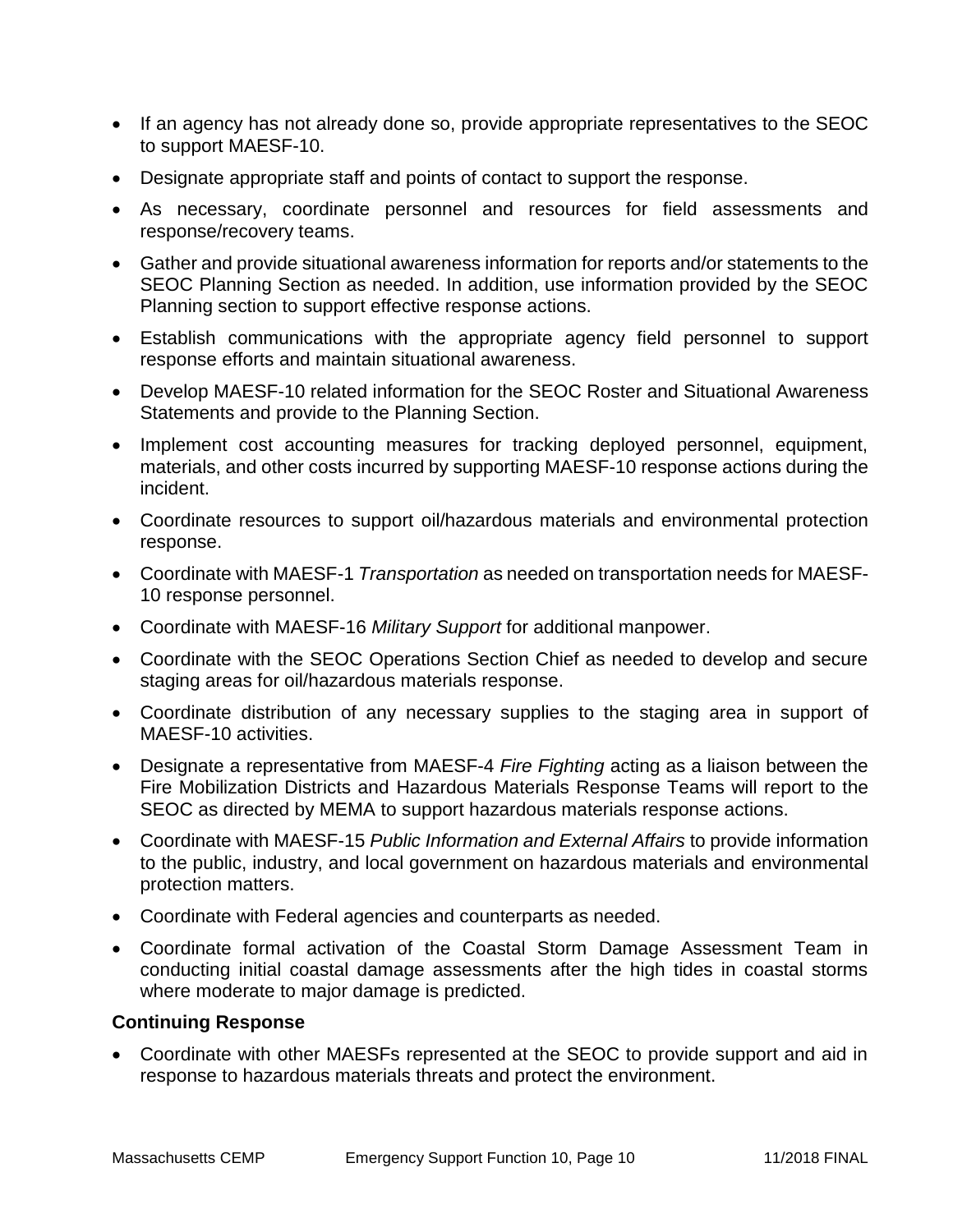- Coordinate with other MAESFs that may have authorities, resources, capabilities, or expertise necessary to support MAESF-10 missions.
- Monitor the procedures followed by local responding agencies and Hazardous Materials Response Team(s) during incident response.
- Continue to gather and provide situational awareness.
- Coordinate the Coastal Storm Damage Assessment Team in conducting initial coastal damage assessments after the high tides in coastal storms where moderate to major damage is predicted.
- Enter damage reports from Storm Team members into the online reporting system, StormReporter and WebEOC.
- Provide information for Situational Awareness Statements and the SEOC Roster for the next operational period.
- Coordinate resources to support ongoing MAESF-10 response activities relating to oil/hazardous materials and environmental protection.
- Ensure MAESF-10 is staffed on a continuous basis as determined by the SEOC Planning Section Chief.
- Ensure staff briefings are conducted during shift changes and at designated times throughout the event.

#### **d. Recovery Actions**

- Continue to coordinate coastal damage assessments and assemble and analyze data for SEOC and MEMA Disaster Recovery section.
- Coordinate with support agencies to ensure financial tracking of all deployed assets and adequate cost accounting measures are being used. Generate summary reports and share with the SEOC.
- Coordinate resources to support consolidation of operations as the threat diminishes or as MAESF-10 resource needs diminish.
- Provide hazardous material guidance and support as needed during the recovery phase.
- Coordinate with support agencies to ensure financial tracking of all deployed assets and adequate cost accounting measures are being used. Generate summary reports and share with the SEOC.
- Draft recommendations for after-action reports and other reports as needed.
- MAESF-10 will implement existing plans, including emergency permits and/or waivers, as necessary.
- MAESF-10 operations will ensure that hazardous materials spills or releases are secured, removed, and disposed of appropriately.
- Organize and coordinate the use of disposal facilities.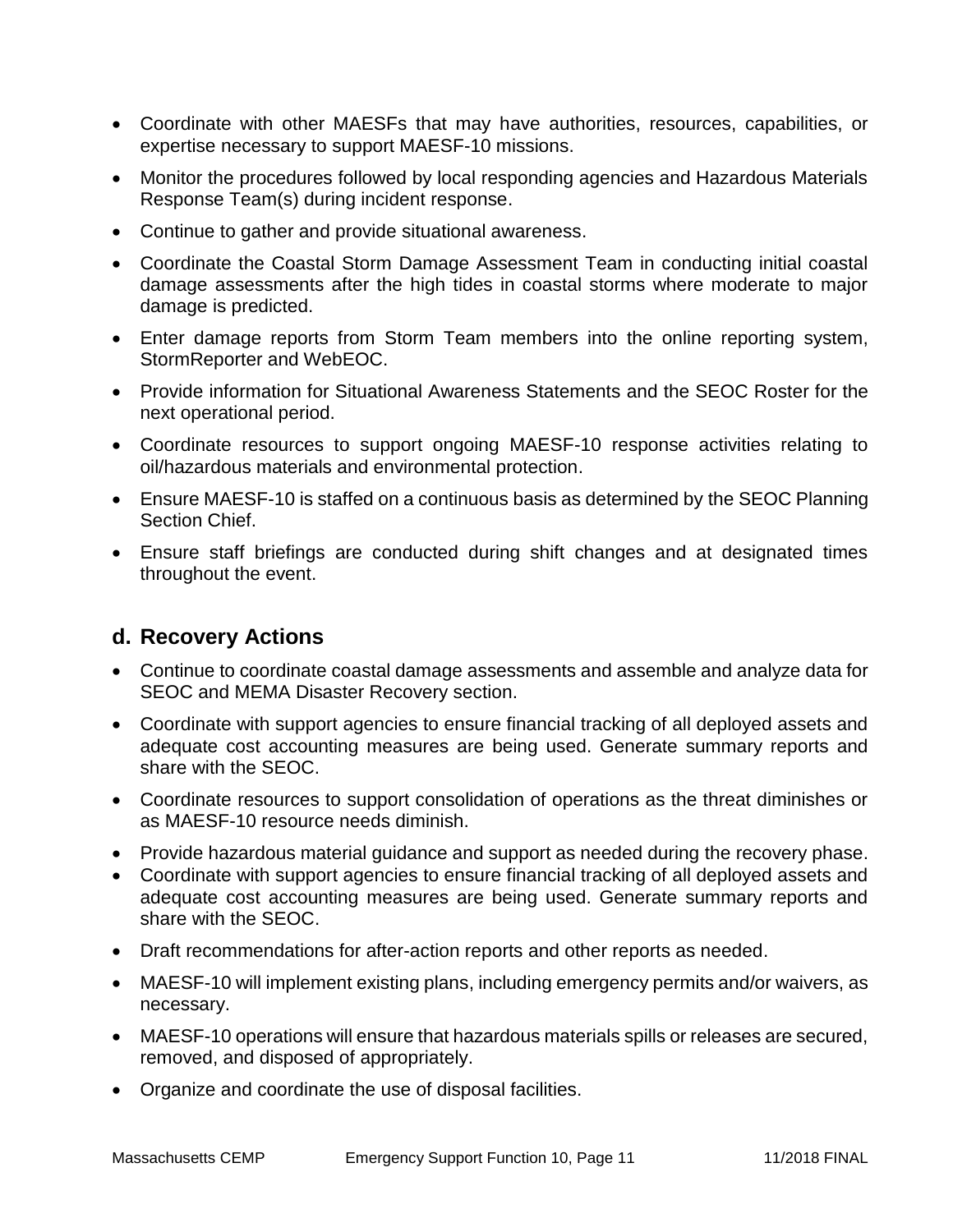MAESF-10 will coordinate with responders to address the discovery oil/hazardous material containers transported away from their point of origin (i.e. "orphan").

#### **e. Mitigation Actions**

- Conduct assessments of MAESF-10 capabilities to identify potential shortfalls.
- Develop plans to mitigate identified shortfalls of resources.
- Assist communities with restoring roads and utilities for accessibility.
- As part of the rebuilding/cleanup process, assist communities in identifying mitigation actions that could be taken to reduce future vulnerabilites, and identifying potential financial and technical resources available to support these efforts.
- Coordinate with ESF-3 to assist communities with restoring water treatment and wastewater treatment plant damage?
- Coordinate with ESF-12 to assist communities with restoring electrical station and substation damage?

# **4.0. RESPONSIBILITIES**

## **4.1. MAESF-10 Primary Agency Responsibilities**

- Regularly meet and coordinate with MAESF-10 supporting agencies, to:
	- Maintain a list of critical contacts, noting any changes to MEMA
	- Maintain a list of ESF-specific assets which could be deployed during an emergency
	- Maintain the FSF-10 Toolkit
	- Report any unmet needs to MEMA
- Report to the SEOC as directed to staff the MAESF-10 work station.
- Direct, coordinate, and integrate the overall state oil/hazardous materials response in the affected area(s).
- Maintain Situational Awareness, monitor weather conditions, and ensure a state of readiness for the ESF.
- As needed, pre-stage resources to support MAESF-10 requirements.
- Identify which support agencies may be needed to support mission requests, and take the necessary steps to ensure that support agencies are activated or placed on standby, as needed.
- In coordination with MEMA, ensure that agencies assigned to MAESF-10 are responding to assigned requests for assistance.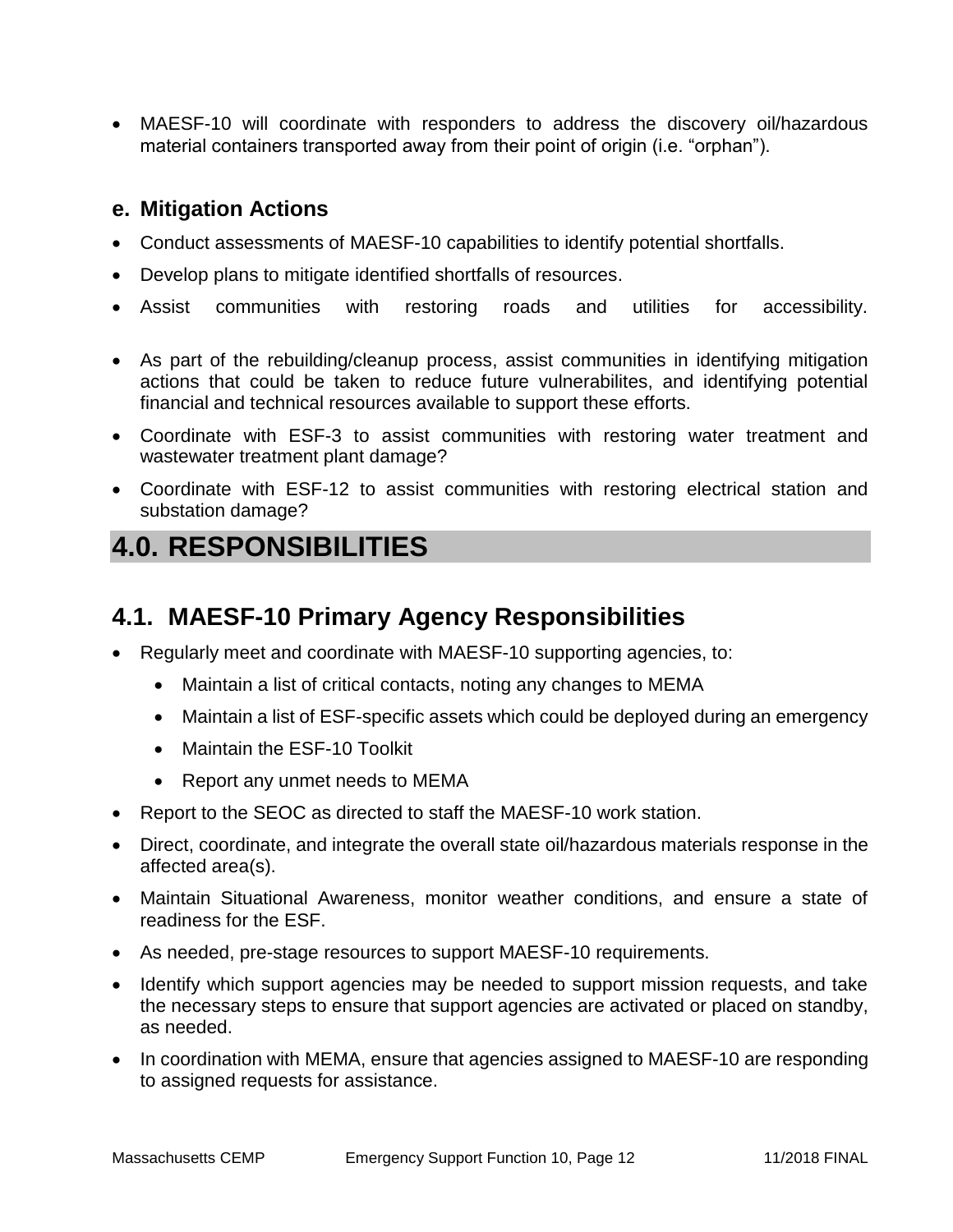- Coordinate MAESF-10 preparedness, response and recovery activities with other MAESFs at the SEOC and MEMA REOCs.
- Identify and coordinate MAESF-10 staffing requirements at the SEOC and MEMA REOCs. Sufficient staffing will be available for 24-hour per day operations.
- Coordinate with support agencies and MEMA to direct environmental protection and oil/hazardous materials response resources based on the priority of protection of life and property.
- Coordinate with the local district fire chief's liaisons to effectively respond to existing or potential hazardous materials incidents.
- Tabulate and maintain a list of all state hazardous materials response resources and their locations.
- Coordinate with other MAESFs to obtain information related to vendors, volunteer groups, and other organizations that may be able to supplement local and state environmental protection and hazardous materials resources.
- Identify facilities for possible use as MAESF-10 staging areas.
- Coordinate as necessary with MAESF-4 *Fire Fighting* and MAESF-13 *Public Safety and Security* for firefighting and law enforcement resources in threatened or impacted areas.
- Provide regular updates on ongoing MAESF-10 activities to the SEOC Command staff.
- While Primary Agencies are designated in advance, this may be subject to change during an SEOC Activation, dependent on the specific circumstances and needs of the incident, and therefore the agency most appropriate to take the primary assignment.

#### **a. Massachusetts Department of Environmental Protection (DEP)**

Responsible for protecting public health, safety, welfare, and and the environment by ensuring clean air and water, the safe management and disposal of solid and hazardous wastes, the timely cleanup of oil/hazardous waste sites and spills, and the preservation of critical environmental resources.

### **4.2. MAESF-10 Supporting Agency Responsibilities**

#### **a. Department of Fire Services (DFS)**

Provide technical advice and liaison services between MAESF-10 and responding hazardous materials units. DFS will coordinate with Boston and Cambridge Hazmat Teams for availability of local assets for state response, as necessary.

#### **b. Department of Public Health (DPH)**

Respond to bio-hazardous, radiological, and mixed hazardous materials incidents and provide information about the potential health impacts of the incident.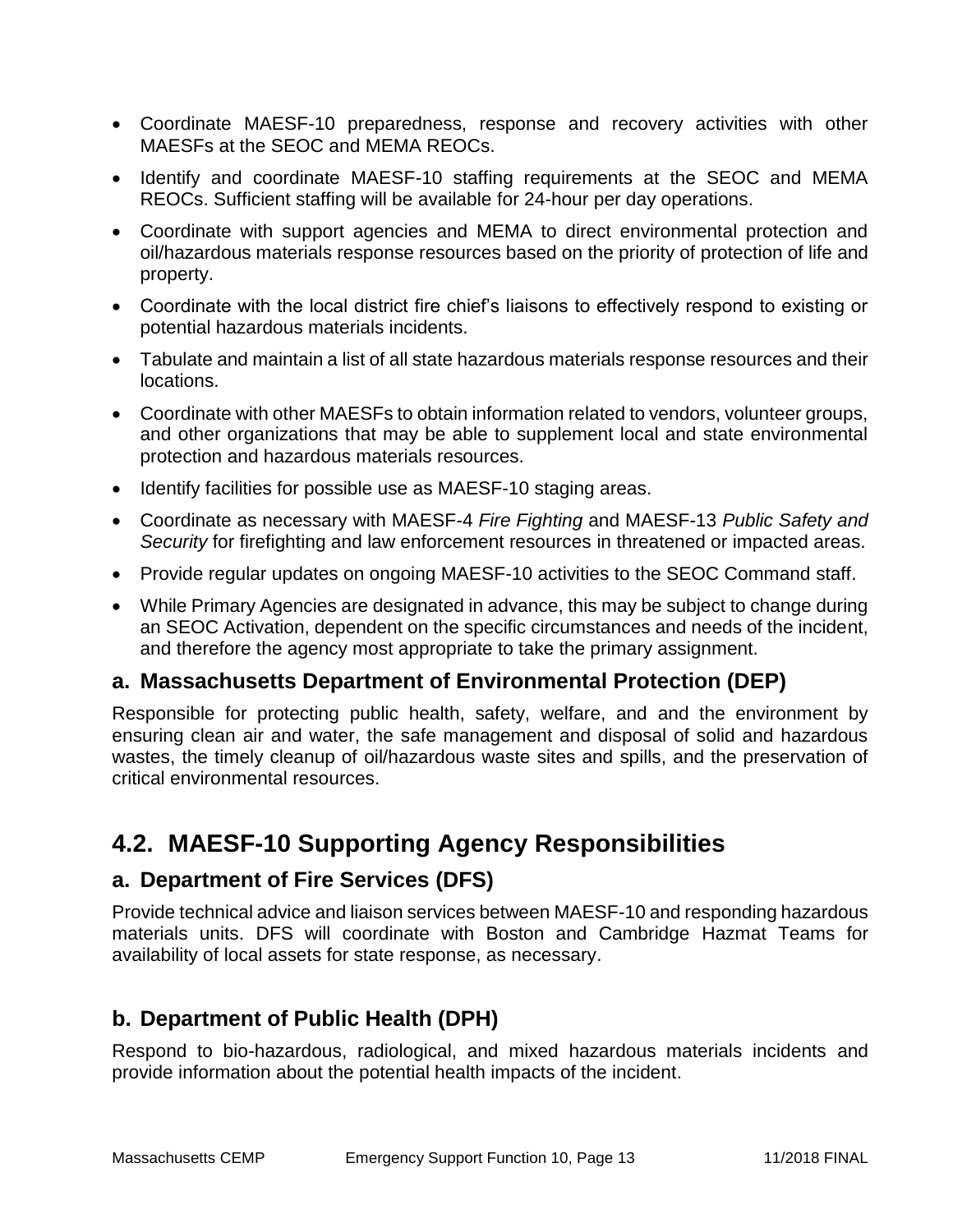### **c. Department of Conservation and Recreation (DCR)**

Responsible for the care and oversight of natural, cultural and historic resources in the Commonwealth and provide quality public recreational opportunities to all citizens.

### **d. Coastal Zone Management (CZM)**

Responsible for monitoring the hazardous weather outlook, activating the Coastal Storm Damage Assessment Team during coastal storm events predicted to have moderate to major impacts, and receiving and entering reports regarding damage into StormReporter and WebEOC for use by MEMA, Department of Public Safety, National Weather Service, DEP, and other agencies. CZM is also involved in the preservation of wetlands and coastal resources, through technical assistance to communities, research and policy development, and our Coastal Resilience Grant Program.

#### **e. Department of Agricultural Resources (DAR)**

Responsible for the protection of livestock and agricultural resources in the Commonwealth**.**

#### **f. Massachusetts Office of Coastal Zone Management (CZM)**

Responsible for monitoring the hazardous weather outlook, activating the Coastal Storm Damage Assessment Team during coastal storm events predicted to have moderate to major impacts, and receiving and entering reports regarding damage into StormReporter and WebEOC for use by MEMA, Department of Public Safety, National Weather Service, DEP, and other agencies. CZM is also involved in the preservation of wetlands and coastal resources.

### **g. Department of Agricultural Resources (DAR)**

Responsible for the protection of livestock and agricultural resources in the Commonwealth**.**

#### **h. Massachusetts National Guard (MANG) Civil Support Team (CST)**

Provides military support to civilian authorities in times of major disasters or emergencies to include rapid assessment capabilities for assessing potential environmental impacts magnitude and intensity.

#### **i. United States Coast Guard (USCG)**

Provides access to federal resources for emergencies involving hazmat and oil spills on waterways within the Captain of the Port (COTP) zone.

### **j. United States Environmental Protection Agency (EPA)**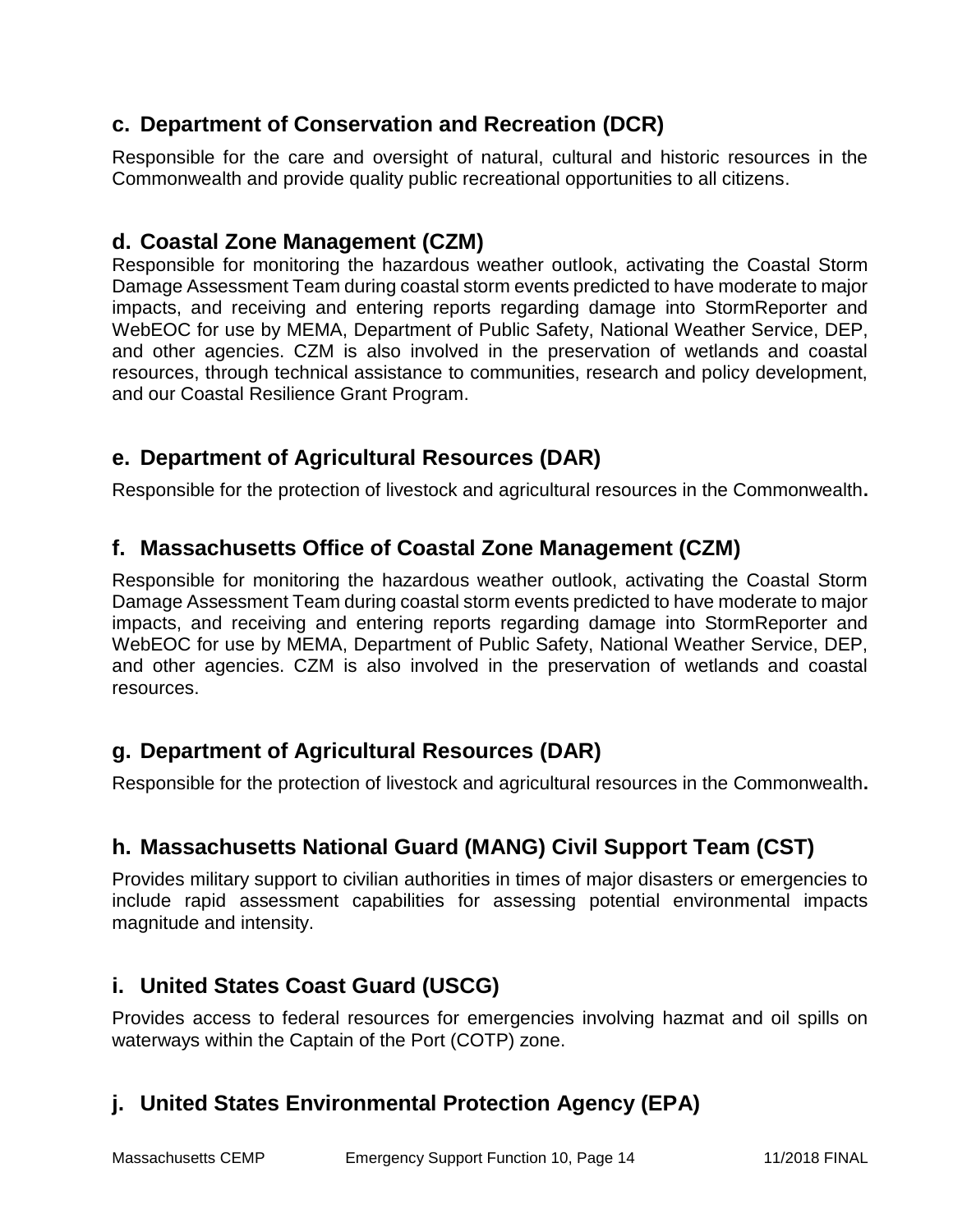Provides access to federal resources outside of USCG COTP area.

## **4.3. Other Agencies**

Other agencies not explicitly named in this annex may have authorities, resources, capabilities, or expertise required to support MAESF-10 activities. These agencies may be requested to support MAESF-10 activities as needed.

# **5.0. ADMINISTRATION AND LOGISTICS**

# **5.1. Staffing**

As required by Massachusetts Executive Order 144, all MAESF-10 responsible agencies must designate at least two personnel to act as SEOC liaisons. These liaisons should be knowledgeable about the resources and capabilities of their respective agencies and have access to the appropriate authorities for committing said resources and capabilities.

# **5.2. Mutual Aid**

The process for requesting mutual aid from entities either within or outside of Massachusetts is described in the "Mutual Aid" section of the State CEMP Base Plan.

## **5.3. Annex Review and Maintenance**

This annex will be updated every two years at a minimum, in accordance with the Emergency Management Program Administrative Policy, and will ensure that appropriate stakeholder input is incorporated into updates. Additionally, the annex will be reviewed following any exercise or activation of the plan that identifies potential improvements. Revisions to this annex will supersede all previous editions and will be effective immediately.

# **6.0. AUTHORITIES, RESOURCES, AND REFERENCES**

## **6.1. Authorities**

See Authorities section of State CEMP Base Plan.

### **6.2. Resources**

See Resources section of State CEMP Base Plan.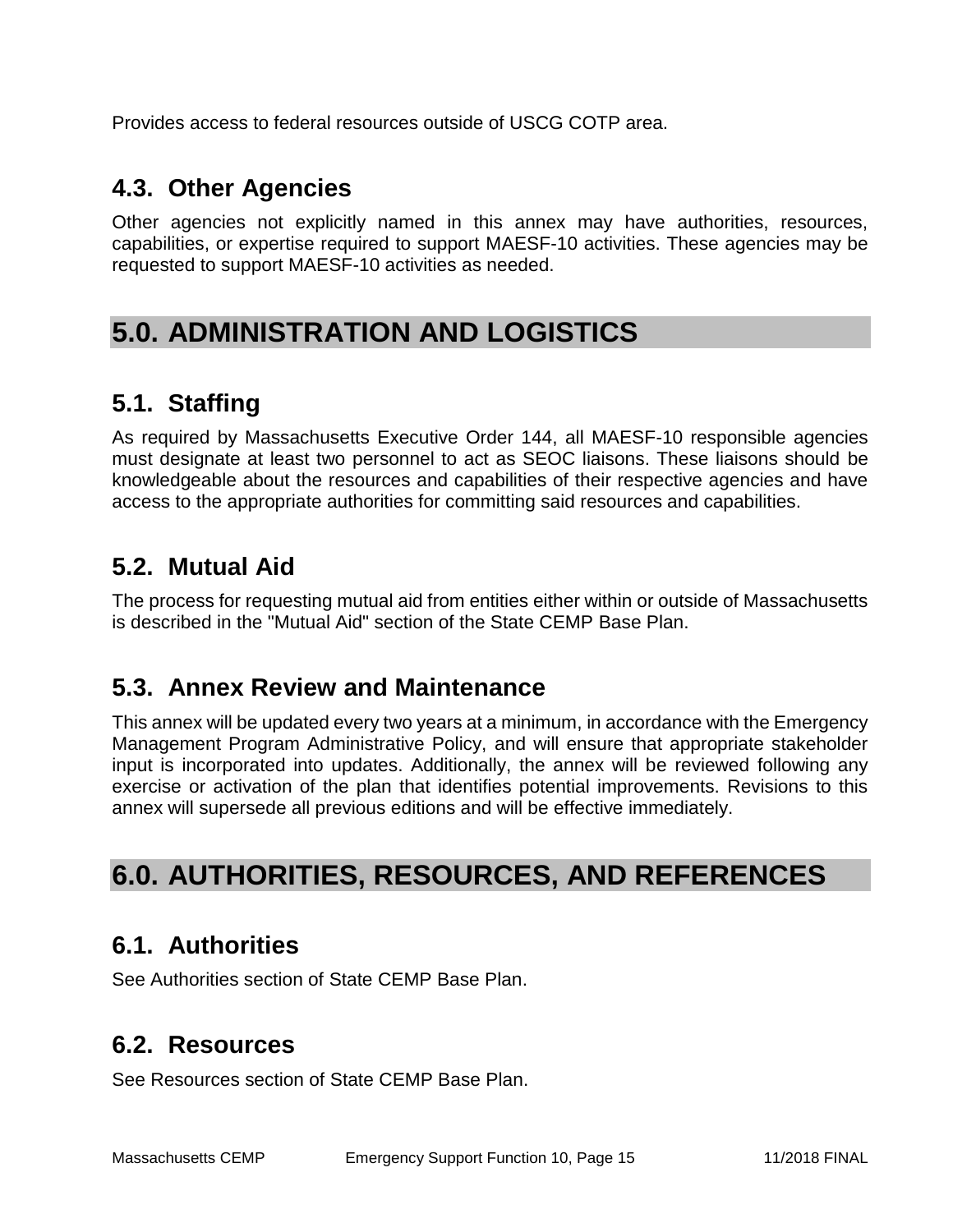# **6.3. References**

- Massachusetts Comprehensive Emergency Management Plan (CEMP) Large-Volume/High Concentration Ethanol Annex
- Massachusetts Comprehensive Emergency Management Plan (CEMP) Hazardous Materials Annex
- Massachusetts General Law (MGL) Chapter 21E is known as the "Massachusetts Oil and Hazardous Material Release Prevention and Response Act" and legislates, among other things, who and what is required in the event of a release of OHM and empowers the Department of Environmental Protection to create regulations to address said releases. The regulations published at 310 CMR 40.0001 through 40.9999, cited collectively as 310 CMR 40.0000 and referred to as the Massachusetts Contingency Plan (the "MCP"), are promulgated by the Commissioner of the Department of Environmental Protection under MGL Chapter 21E (and other sections of the MGL).
- The Massachusetts Contingency Plan (MCP) 310 CMR 40.000 implements Chapter 21E and is intended to comport with and complement the National Contingency Plan promulgated by the United States Environmental Protection Agency under the Comprehensive Environmental Response, Compensation, and Liability Act of 1980, as amended. It directs that all releases of oil/hazardous material must be cleaned up in a timely manner; that some releases/threats of release over certain quantities are reportable to MassDEP; all reportable releases/threats of release require response actions; and all response actions by any party require approval of MassDEP.
- Massachusetts General Law Chapter 21K, Mitigation of Hazardous Materials
- Massachusetts Executive Order 144
- Major Air Crash Event Annex
- Massachusetts Terrorism Response Annex
- Massachusetts Hazard Mitigation Plan
- Radiological Emergency Response Plan
- Massachusetts Disaster Recovery Plan
- Debris Management Plan
- MAESF-10 Standard Operating Procedures
- Annex for Emerging Infections and/or Contagious Diseases in Non-Human Populations
- Wetlands Protection Act
- DEP Emergency Regulations
- DEP Emergency Powers Annex
- SEOC ESF SOP Guidance Document
- Threat Hazard Identification and Risk Assessment (THIRA)